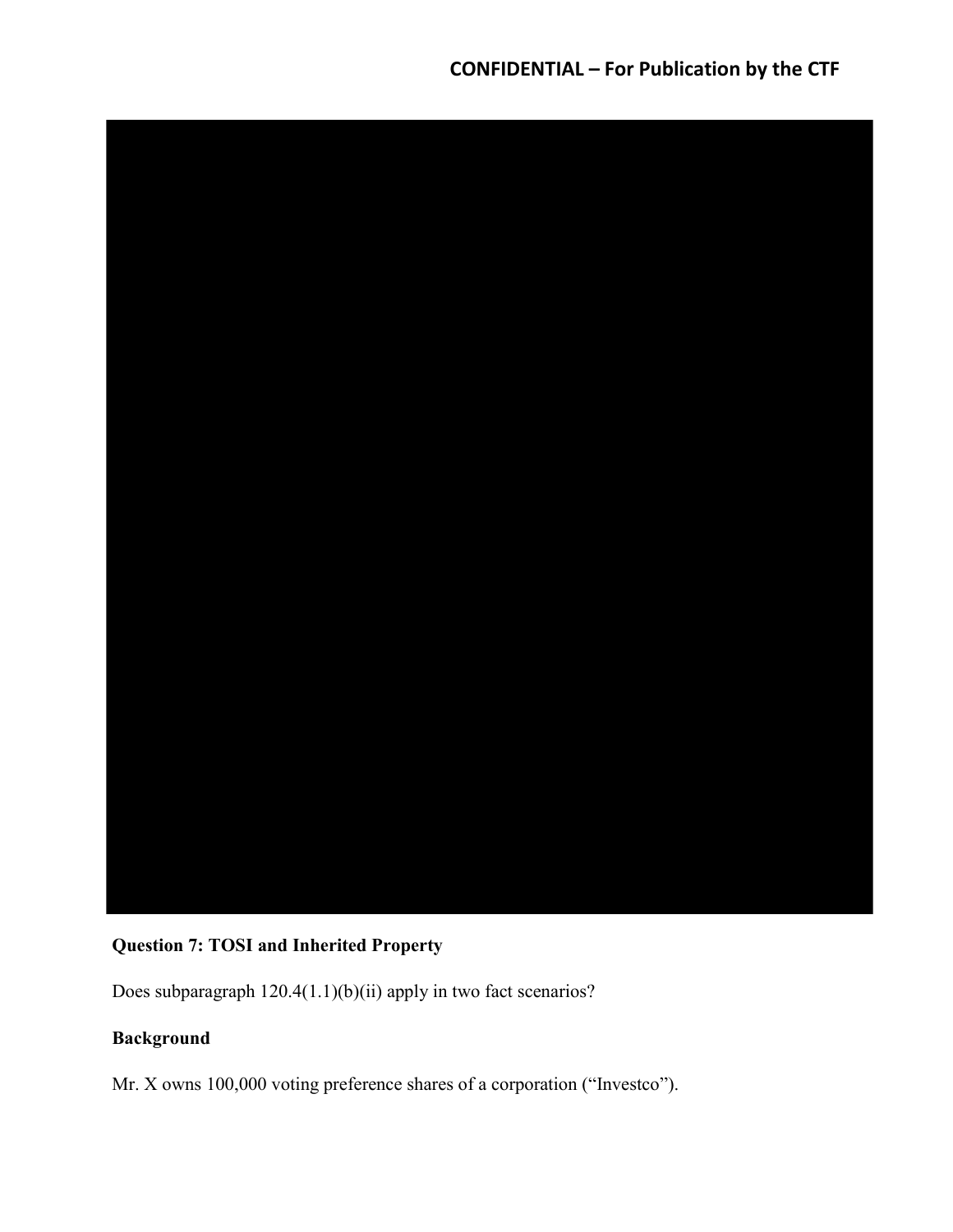The common shares of Investco are non-voting and are held by a discretionary inter vivos trust (the "Family Trust"). The settlor of the Family Trust is Mr. X. The trustees of the Family Trust are Mr. X and two arm's length third parties. The beneficiaries of the Family Trust include Ms. X, Ms. Y and Ms. Z. Ms. X is Mr. X's spouse. Ms. Y and Ms. Z are the children of Mr. X and Ms. X.

The Family Trust acquired its common shares of Investco as a result of an estate freeze.

The terms of the Family Trust include the restrictions described in subsection 74.4(4). But for such restrictions, subsection 74.4(2) would have applied to Mr. X as a result of the freeze.

None of the other attribution rules in sections 74.1 to 74.3 and subsection 75(2) will apply.

Mr. X, Ms. X, Ms. Y and Ms. Z are now all over age 18.

Each of Mr. X, Ms. X, Ms. Y and Ms. Z is a "specified individual."

Investco's business is carried on by Mr. X and Ms. Y. Mr. X and Ms. Y are each a "source individual" and Investco's business is a "related business" with respect to Mr. X, Ms. X, Ms. Y and Ms. Z.

"Specified individual, "source individual" and "related business" have the meaning assigned by subsection 120.4(1).

Mr. X has worked in Investco's business on average for more than 20 hours per week a year for more than five years.

In Year 1, Mr. X passes away. Pursuant to the terms of Mr. X's will, Mr. X leaves one preference share to Ms. Y, one preference share to Ms. Z and 999,998 preference shares to Ms. X.

In Year 2, Investco pays a dividend on its common shares. The Family Trust pays the dividend to Ms. Z in the year and makes a designation in respect of Ms. Z under subsection 104(19). The Family Trust deducts the amount of the dividend from its income under subsection 104(6) and the amount is included in Ms. Z's income as a dividend received on the Investco common shares under subsections 104(13) and (19).

The amount of the dividend included in Ms. Z's income will be split income and will be subject to the tax on split income (TOSI) under subsection 120.4(2) unless such amount is an "excluded amount" in respect of Ms. Z.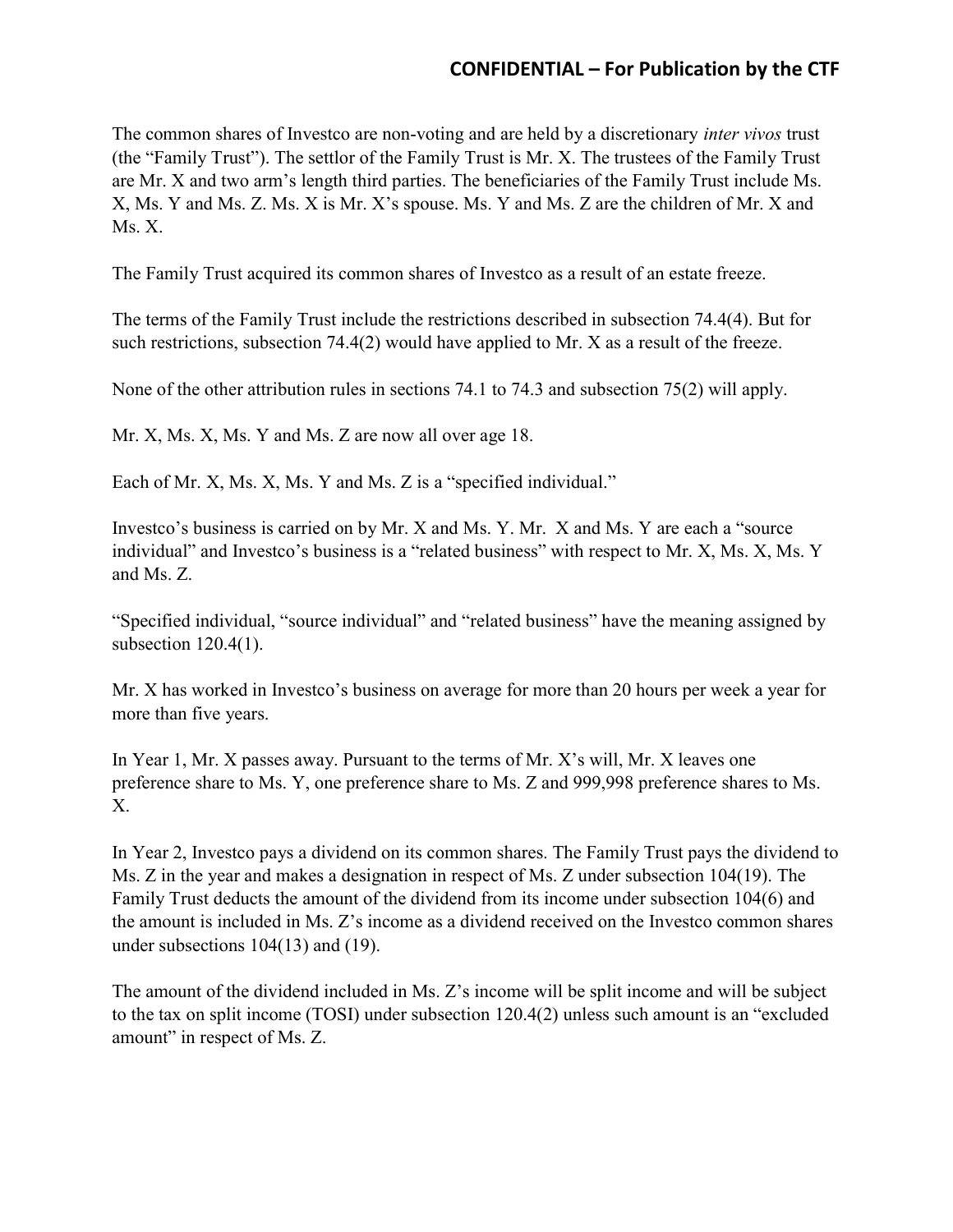Under subsection 120.4(1), where an individual has attained the age of 17 years before the year, an "excluded amount" includes an amount derived directly or indirectly from an "excluded business" of the individual.

An "excluded business" of a specified individual is defined under the same subsection and includes a business if the specified individual is actively engaged on a regular, substantial and continuous basis in the activities of the business in any five prior taxation years.

Under paragraph  $120.4(1.1)(a)$ , an individual may be deemed to be actively engaged in a business in a taxation year where the individual works at least an average of 20 hours per week during the portion of the year in which the business operates.

Paragraph  $120.4(1.1)(b)(ii)$  expands the scope of the deeming rule in paragraph  $120.4(1.1)(a)$  in certain circumstances for inherited property.

Because Mr. X worked on average at least 20 hours per week during the portion of the year the business operates for more than 5 years, Investco's business is an excluded business of Mr. X.

- A. Would the taxable dividend deemed to be received by Ms. Z be an excluded amount because it is an amount derived directly or indirectly from an "excluded business" of Ms. Z taking into consideration the application of the deeming rule in subparagraph  $120.4(1.1)(b)(ii)?$
- B. Assume the same facts as Question 7(A), except that Mr. X leaves all of his preference shares to Ms. X and the terms of the Family Trust dictate that, on the death of Mr. X, the trustees of the Family Trust are subject to an absolute obligation and must wind-up and distribute the trust property (i.e. the Investco common shares) equally to Mr. X's children in satisfaction of their capital interest.

As a result, and pursuant to the terms of the trust, the dividend paid by Investco in Year 2 will be received directly by Ms. Z on the Investco common shares distributed to her on the winding-up of the Family Trust following the death of Mr. X.

Would the CRA consider the acquisition of shares by Ms. Z to be "as a consequence of the death" of Mr. X for the purposes of paragraph  $120.4(1.1)(b)$ ?

## CRA Response (A)

In general, paragraph 120.4(1.1)(b) provides a continuity rule for inherited property. It applies to amounts that would, absent the application of the provision, be split income of a specified individual who has attained the age of 17 years before the year in respect of property that was acquired by or for the benefit of the specified individual as a consequence of the death of another person.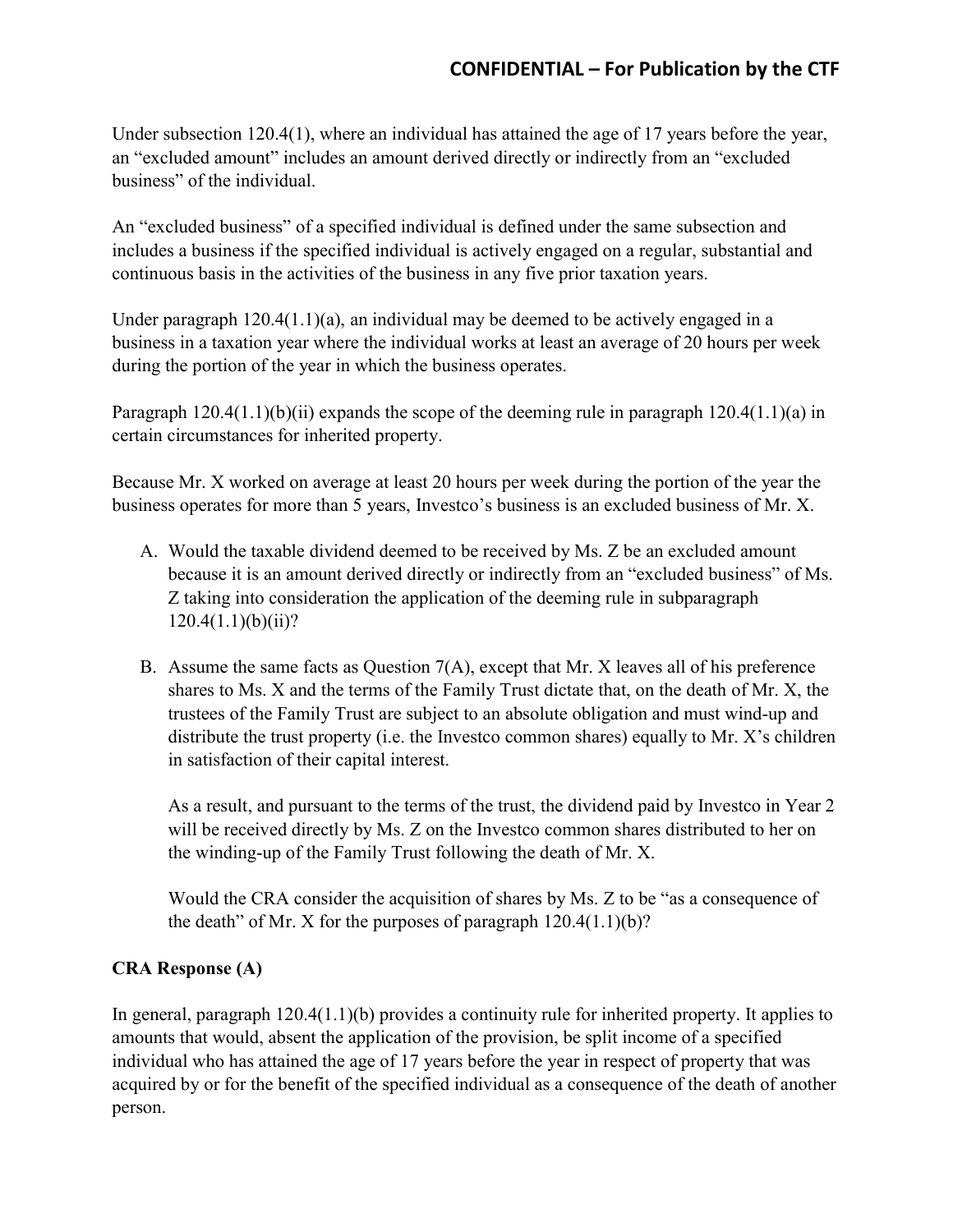Subparagraph 120.4(1.1)(b)(ii) provides that for purposes of the definition of excluded business, if a deceased person was actively engaged on a regular, substantial and continuous basis in the activities of a business throughout any five previous taxation years, then the individual is deemed to have been engaged on a regular, substantial and continuous basis throughout those five years.

Where subparagraph  $120.4(1.1)(b)(ii)$  applies, an individual's income on inherited property will qualify as an "excluded amount" to the extent that an amount, had it been received by the deceased person, would have been from an "excluded business" because the deceased person was actively engaged on a regular, continuous and substantial basis in the activities of the related business in any five previous taxation years.

Based on the facts, the relevant amount for purposes of paragraph 120.4(1.1)(b) is the amount of the taxable dividend deemed to be received by Ms. Z under subsection 104(19) on the common shares of Investco owned by the Family Trust.

If subparagraph  $120.4(1.1)(b)(ii)$  applies, the amount of the taxable dividend deemed to be received by Ms. Z, would be an excluded amount from an excluded business of Ms. Z because she would be deemed to have been actively engaged on a regular, substantial and continuous basis in Investco's business, based on Mr. X having worked at least an average of 20 hours per week for a period exceeding 5 years during his lifetime.

In order for subparagraph 120.4(1.1)(b)(ii) to apply to the dividend, however, that amount must, inter alia, be in respect of property that was acquired by or for the benefit of the specified individual as a consequence of the death of another person as required by paragraph  $120.4(1.1)(b)$ .

In general, whether property is acquired as a consequence of the death of another person is in part a question of fact to be determined based on the circumstances of each case.

Subsection 248(8) includes an extended definition of when property is considered to be acquired as a consequence of death that is not relevant to the circumstances of this question.

Because the dividend is in respect of the common shares of Investco, subparagraph 120.4(1.1)(b) would not apply because such shares are owned by the Family Trust and were not acquired by or for the benefit of Ms. Z as a consequence of the death of Mr. X.

As a result, the taxable dividends deemed to be received by Ms. Z on the common shares of Investco will not be an excluded amount by reason of being an amount derived directly or indirectly from an excluded business in respect of Ms. Z.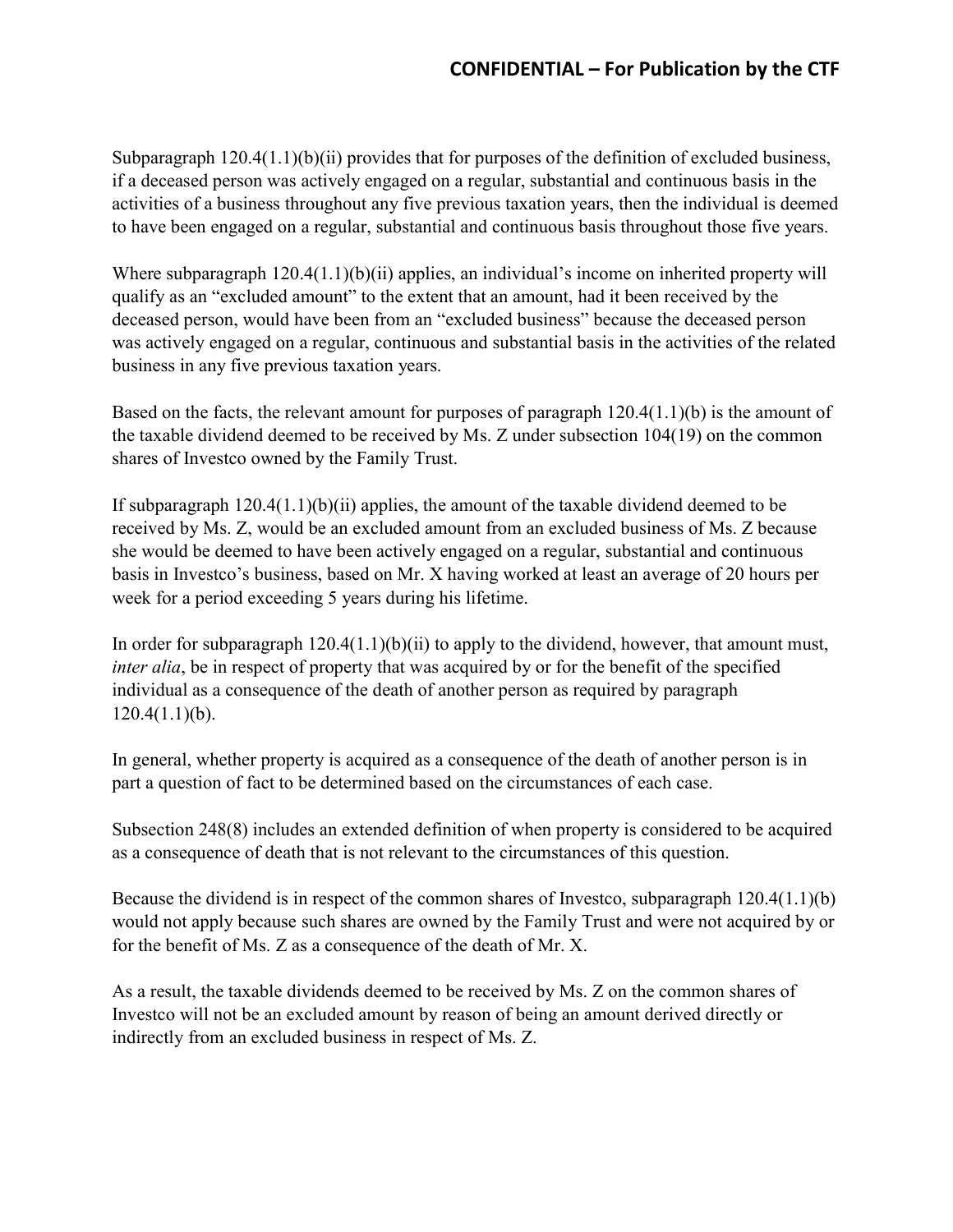The taxable dividend may fall within another category of excluded amount. If not, then the taxable dividend will be included in computing Ms. Z's split income and will be subject to the TOSI.

## CRA Response (B)

As discussed, in order for subparagraph  $120.4(1.1)(b)(ii)$  to apply to an amount, the amount must be in respect of property that was acquired by or for the benefit of the specified individual as a consequence of the death of another person as required by paragraph  $120.4(1.1)(b)$ .

As well, whether property is acquired as a consequence of the death of another person is in part a question of fact to be determined based on the circumstances of each case.

In this case, the amount of the dividend received by Ms. Z was in respect of the Investco common shares acquired by her by distribution on the winding-up of the *inter vivos* Family Trust.

In general, we have taken the position that property received from an *inter vivos* trust, the terms of which require without condition the trust to distribute the property to an individual on the death of another person, can be considered to be property that was acquired as a consequence of the death of the person.

Based on the facts, the Investco common shares received by Ms. Z from the Family Trust under the terms of the trust that require such shares to be distributed to her on the death of Mr. X will be considered in the circumstances to be property that was acquired by her as a consequence of the death of another person (her father) for purposes of paragraph 120.4(1.1)(b).

Accordingly, subparagraph  $120.4(1.1)(b)(ii)$  should apply in the circumstances to the amount of the dividend received by Ms. Z on the Investco common shares for purposes of determining whether such amount was derived directly or indirectly from an excluded business of Ms. Z and will deem Ms. Z to have been actively engaged on a regular, substantial and continuous basis in Investco's business based on Mr. X having worked at least an average of 20 hours per week a year for a period exceeding 5 years during his lifetime. As a result, Investco's business will be an excluded business of Ms. Z and the amount of the dividend received on the Investco common shares will be an excluded amount and not subject to TOSI as an amount derived from an excluded business.

A different result would apply, however, where it is reasonable to infer in the circumstances that the terms of the trust were arranged to inappropriately benefit from paragraph 120.4(1.1)(b) and subparagraph  $120.4(1.1)(b)(ii)$  in light of the stated object and purpose of those provisions to provide continuity rules for inherited property, including by reason of the application of the GAAR.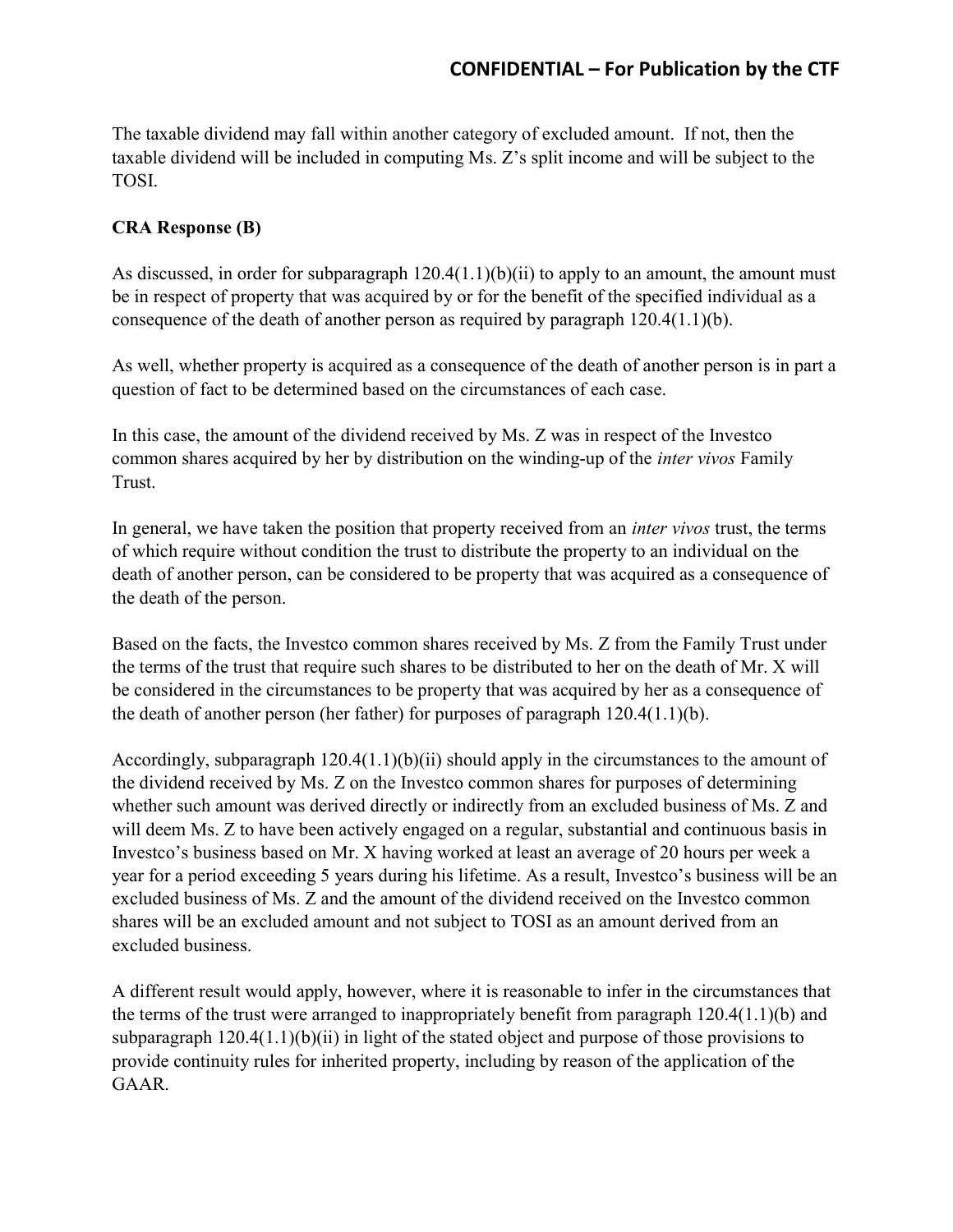### Question 8: TOSI – Excluded Business

The definition of an excluded amount in subsection 120.4(1) of the Act allows an exemption from the application of tax on split income (TOSI) provided the dividend be derived directly or indirectly from an excluded business of the individual for the year. Pursuant to the definition in subsection 120.4(1), "excluded business" means a business of the specified individual if the specified individual is actively engaged on a regular, continuous and substantial basis in the activities of the business.

ABC Co. is owned 100% by a family trust, of which Mr. and Mrs. A are both beneficiaries. ABC Co. historically carried on a trucking business from incorporation in 1990, and each of Mr. and Mrs. A were actively engaged on a regular, continuous and substantial basis throughout all of the years of its operations.

The business operations were sold in 2018, and the proceeds have been invested inside ABC Co. ABC Co. now carries on an investment business. Mrs. A is active in the investment business but Mr. A is not.

As Mr. and Mrs. A, who are both over 24 years old, do not own shares of ABC Co. directly, they will not meet the "excluded share" exception.

Will the excluded business exception apply to Mr. A, given that he had previously been actively engaged on a regular, continuous and substantial basis in the trucking business carried on by ABC Co. for more than five years, notwithstanding that the trucking business has ceased and the proceeds from the sale of its assets have been invested in ABC Co.'s investment business?

#### CRA Response

Under the TOSI rules in section 120.4 of the Act, TOSI will apply to tax the "split income" of a "specified individual" at the highest marginal rate unless the amount is an "excluded amount".

In the above scenario, ABC Co.'s trucking business operations have completely ceased and its assets sold and reinvested (presumably along with the historical retained earnings) in an investment business carried on by ABC Co. The investment business is a "related business" in respect of Mr. A (a specified individual) for a taxation year since Mrs. A (a "source individual" in respect of Mr. A) is actively engaged on a regular basis in the activities of ABC Co. related to earning income from the business.

Where the family trust makes a subsection 104(19) designation in a particular taxation year of the trust in respect of all or a portion of a taxable dividend it received from ABC Co. (for a taxation year of ABC Co. after its trucking business ceased), such amount would be deemed, inter alia, to be a taxable dividend received on a share by Mr. A and/or Mrs. A, as the case may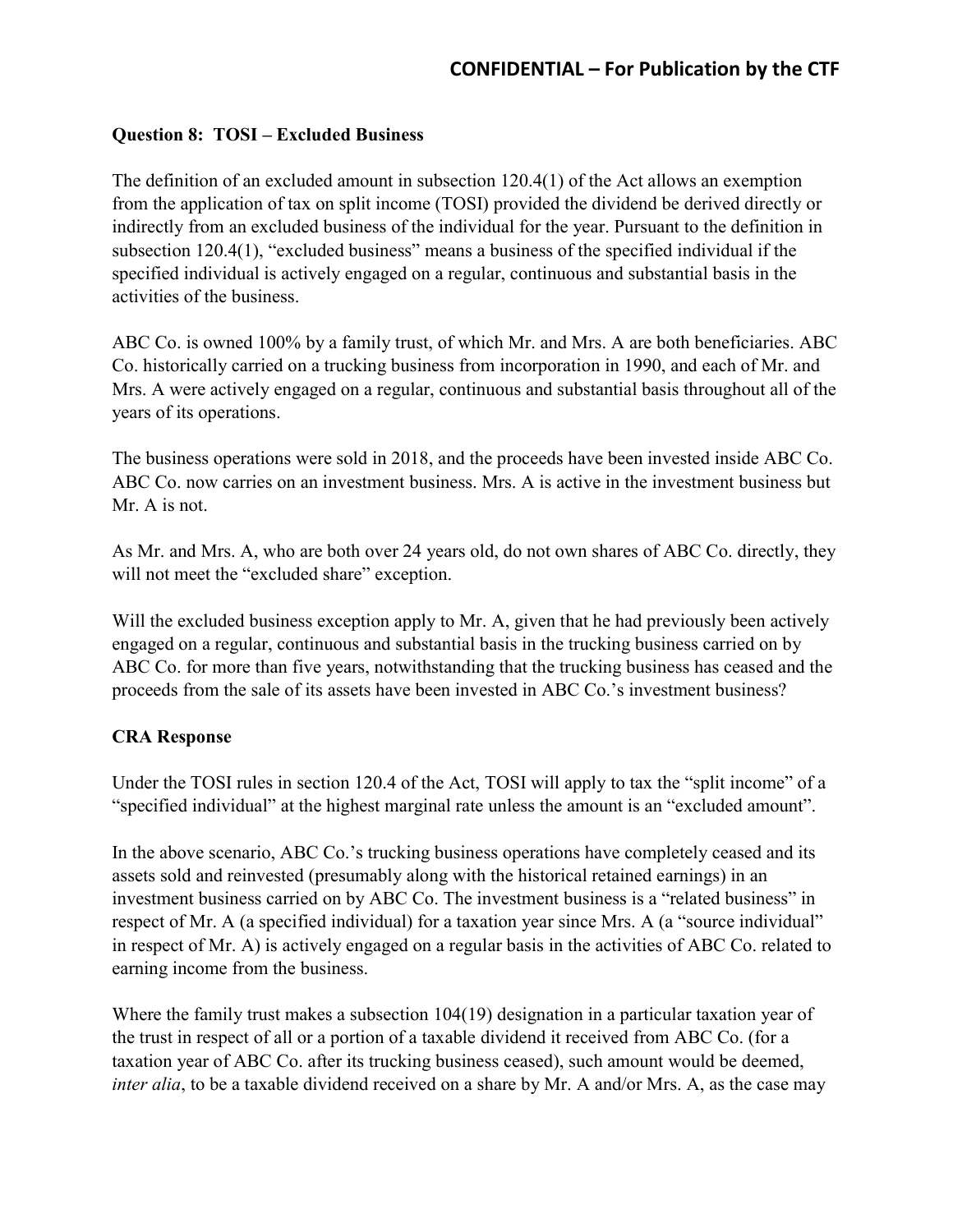be, in his/her taxation year in which the family trust's particular taxation year ends. Such income would be "split income" of Mr. A unless an excluded amount exception applies.

The investment business currently being carried on by ABC Co. is not the same business as the trucking business formerly carried on by it. Any taxable dividend that Mr. A is deemed to receive is considered to be derived directly or indirectly from such investment business. If Mr. A is not actively engaged in the investment business during the particular taxation year or in any five prior taxation years, the amount will not be an excluded amount under subparagraph (e)(ii) of that definition because such amount will not be income derived directly or indirectly from an "excluded business" of Mr. A for the year. Consequently, the taxable dividend designated by the trust in respect of Mr. A pursuant to subsection 104(19) will be split income subject to TOSI unless another excluded amount exception applies.

Further information would need to be provided to determine whether such income received would represent a "reasonable return" in respect of Mr. A or whether another excluded amount exception could apply.

## Question 9: TOSI – Excluded Amount and the Non-Related Business Exception

For individuals age eighteen or over, income which is not derived directly or indirectly from a related business in respect of the individual is an "excluded amount" (subparagraph (e)(i) of the definition of that term in subsection 120.4(1)). Where a specified individual (the "Individual") receives a dividend from a corporation (the "Corporation") which, in the past, carried on a related business, but did not do so during the year, would the dividend be an "excluded amount" under this provision in the following situations.

- A. The business ceased in a prior year, and is no longer operated by anyone.
- B. The business was sold to an unrelated corporation in a prior year and is still active, but no source individual in respect of the dividend recipient was active in the business in the year of the dividend.
- C. The business was sold to an unrelated corporation in a prior year and is still active, but a source individual in respect of the dividend recipient was active in the business in the year of the dividend (for example, a former owner related to the Individual is employed by the new owners in the business, perhaps for a transitional period).

Assume in all three situations:

- the corporate income that supports the dividend is derived, directly or indirectly, from the related business carried on by the Corporation in the past; and
- the Corporation did not derive, directly or indirectly, income from a related business in respect of the Individual other than the related business carried on in the past.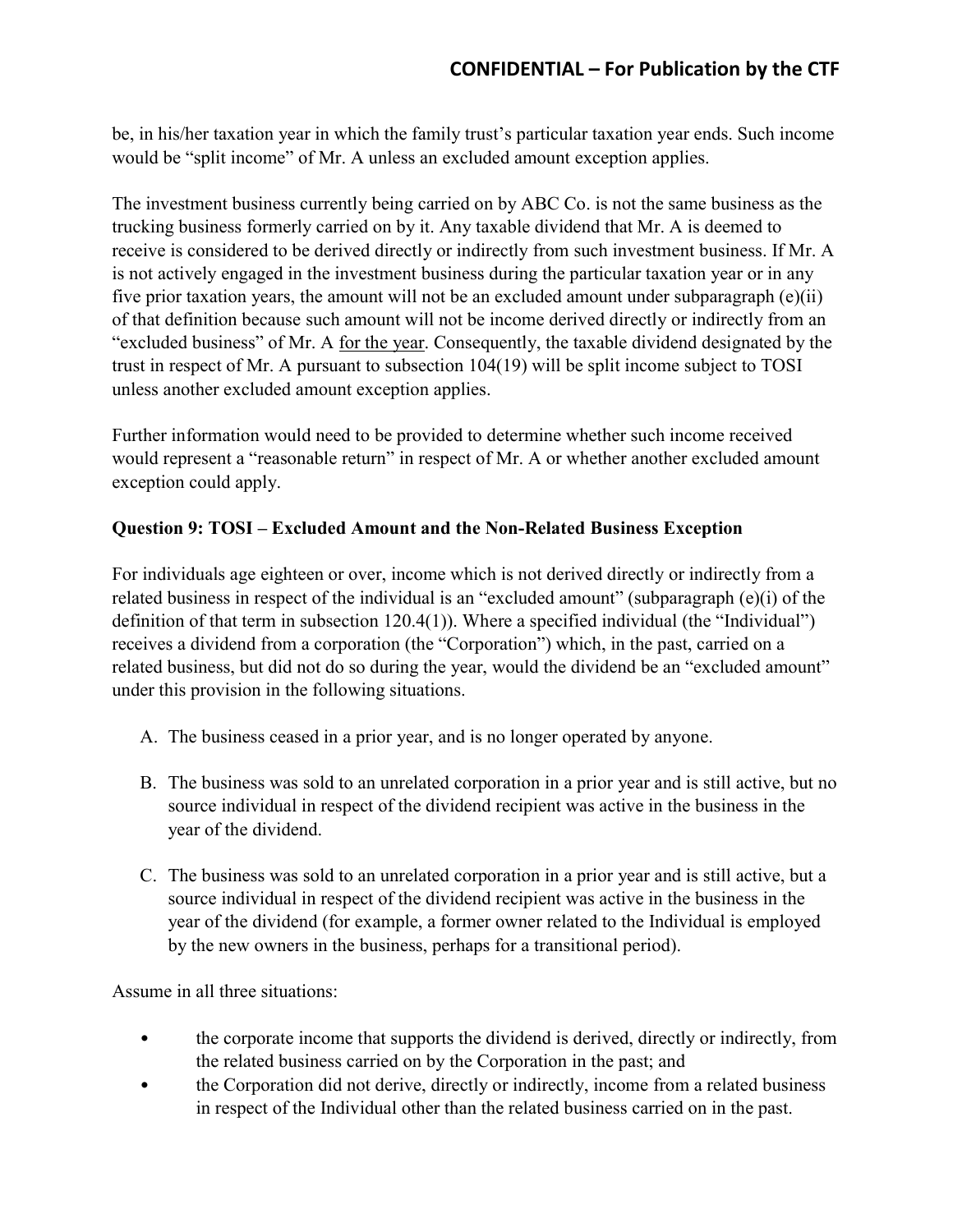## CRA Response (A)

Consistent with the CRA's response to Question 9 at the Round Table of the 2018 CTF Annual Conference ("Question 9"), generally, yes.

As discussed in our response to Question 9 the expression "derived directly or indirectly from a business" has a broad meaning. However, in the circumstances discussed, the dividend will not be considered to have been derived from a related business for the year because the business was not carried on in the particular year.

As a result, the dividend received by the Individual would accordingly constitute an "excluded amount".

## CRA Response (B)

Consistent with the response to question (A), generally, yes.

As was the case in question (A), it is our view that the dividend received by the Individual would be considered to be derived directly or indirectly from a related business, being the related business carried on in the past.

However, similar to question (A) we are also of the view that in circumstances where the business was sold to an unrelated corporation in a prior year and is still carried on, but no source individual in respect of the dividend recipient was active in the business in the year of the dividend, then a dividend received by the Individual in that subsequent year will not be considered to have been derived from a related business for the year because the related business was not carried on in the particular year.

As a result, the dividend received by the Individual would accordingly constitute an "excluded amount". This response assumes that the source individual no longer retains any ownership of the business. If that is not the case, paragraph (c) of the definition of "related business" may be applicable and could result in the application of the tax on split income.

## CRA Response (C)

Based on the information provided, generally, no.

It is our view that the dividend received by the Individual would be considered to be derived directly or indirectly from a related business. In the circumstances provided, where the business was sold to an unrelated corporation in a prior year and is still carried on, and a source individual was active in the business in the year of the dividend, the business carried on by the unrelated corporation may constitute a related business for the year. Pursuant to subparagraph (a)(ii) of the